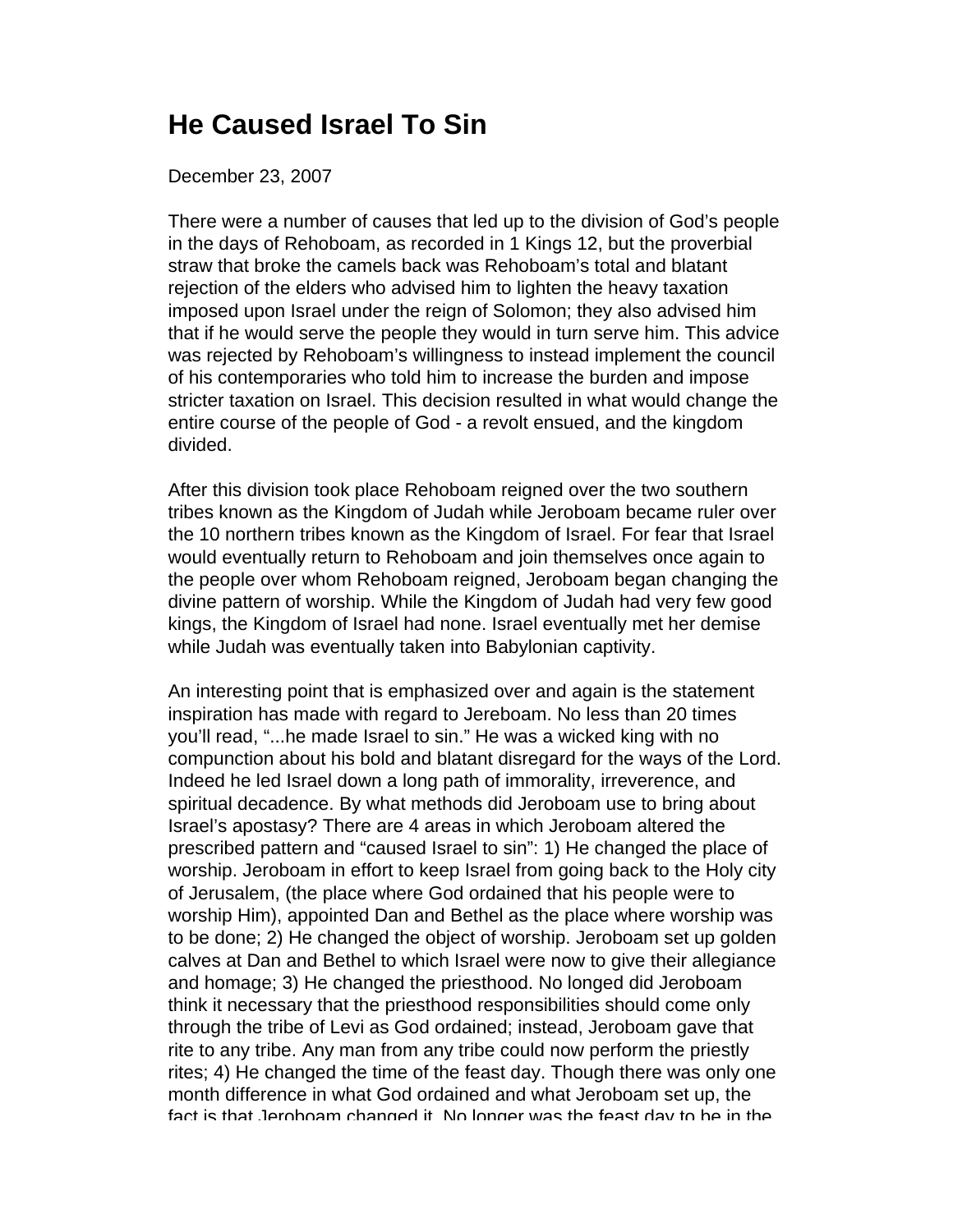7th month as God designed, the 8th month seemed just as good in the eyes of this wicked King.

These changes by Jereboam 'caused Israel to sin'! And while there were a number of prophets (Elijah, Elisha, Amos, Hosea, etc) whom God sent to Israel (over a period of a little over 200 years) in an effort to bring about repentance, their message fell on deaf ears. Their eyes were blinded to the prescribed truth initially set forth by God and their ears would not listen to subsequent warnings by the prophets. Such disobedience under the leadership of 19 consecutive evil kings brought about their own demise when Jehovah brought the Assyrian nation under Tiglath-pileser ((2 Kings 15:29; 16:7-9) who took them captive. As the prophets warned, and since no repentance was sought, the kingdom of Israel was never again restored.

Jeroboam did not revere God or His word; instead he showed disrespect and blatant rebellion to the authority of Heaven. He changed the divine pattern of worship prescribed by God to a self-serving system, and relegated it to a religion of convenience. And because Israel indicated no desire to remain faithful to God or His Word they followed the course of one of the most wicked kings that ever lived in the days of Israel. No wonder divine repetition declared Jereboam as one who caused Israel to sin!

In reflection, one today might think of how terrible a leader Jereboam was and how bent he was on doing evil. One might further wonder how the people of God could continue to follow the course of this wicked man. But notice how similar people are today; it doesn't take much effort to get a big following in the religious world if one offers a self-serving religion of convenience. Sensational attractions, social programs, motivational speeches, devotionals, ceremonial pageantry, and personal testimonies attest to the fact that people are not satisfied in the religious world and are looking for change. Today when one changes the prescribed manner in which to worship God and do His work in order to be comforted by a 'more meaningful and spiritual' experience, he is not that far removed from walking in the steps of Jereboam. No matter how well intended, how seemingly insignificant, or how sincerely the offering is made, when one changes God's divine plan of doing things, he has usurped the authority of heaven and committed a heinous deed. When the plan of salvation is modified, the work and worship of the church altered, church government customized, or doctrinal truths compromised, one is walking in the steps of Jereboam. The Old and New Testaments are replete with examples of individuals who have either blatantly rebelled against God or have arbitrarily tried to improve upon God's prescribed plan; in both cases they walked in the paths of Jeroboam - the one who 'Caused Israel to Sin' -